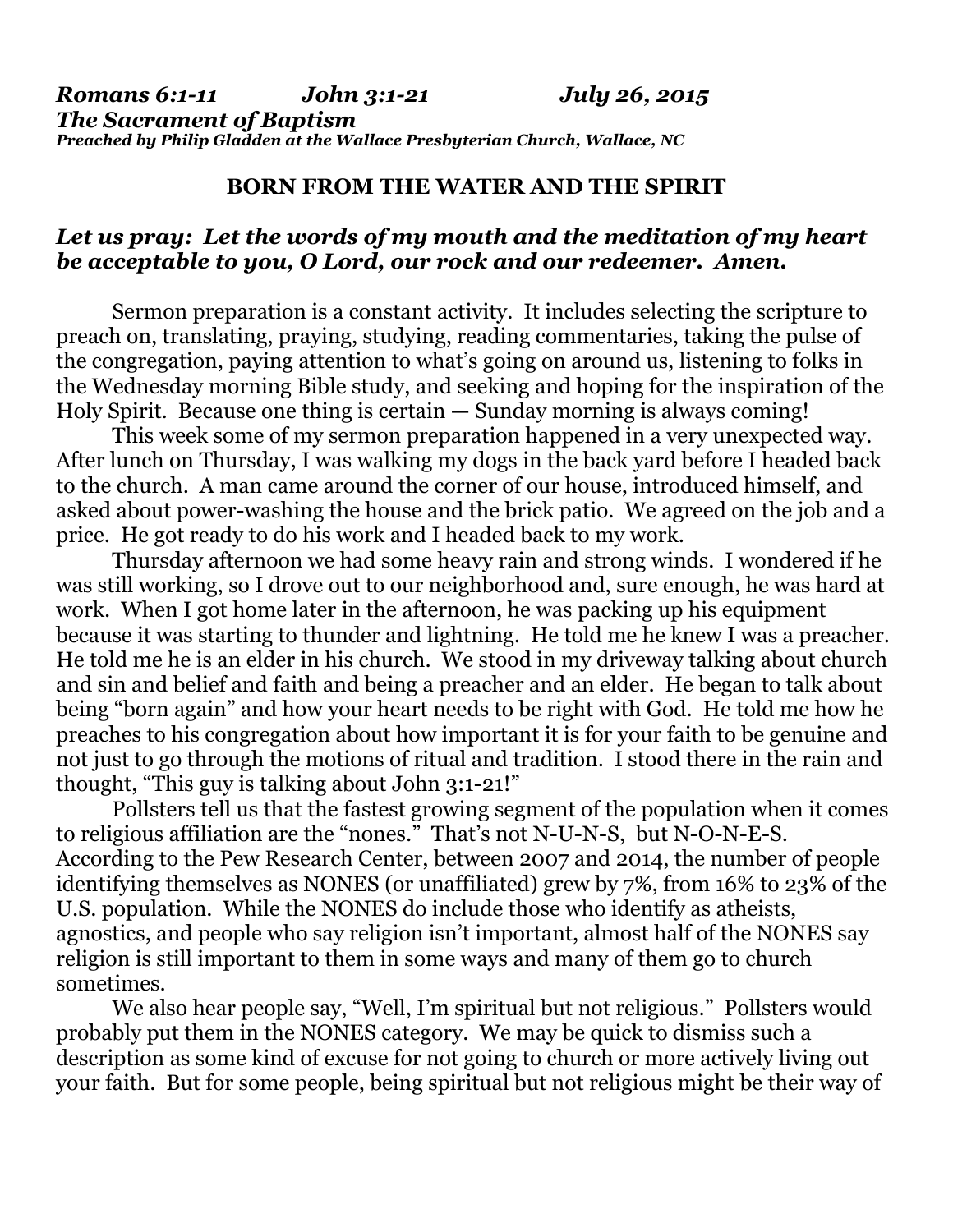saying, "I'm seeking a relationship with God, but I don't have much tolerance for what I see as empty rituals and church infighting."

 This story about Nicodemus the Pharisee coming in the dark to talk to Jesus got me thinking about what it means to be spiritual and religious. After having a good discussion with the Wednesday morning Bible study group and talking with the church elder in my driveway, I thought, "What if we read this story about Nicodemus by turning that phrase around? Instead of 'spiritual but not religious,' what if Jesus was talking to Nicodemus about the dangers of being 'religious but not spiritual'?"

 No pun intended, but Nicodemus is something of a "shadowy" figure in John's gospel. Here he is coming by night (does that mean he is in the dark about Jesus?) to talk with Jesus, but he doesn't get what Jesus is talking about. Later in the gospel, Nicodemus speaks up in a meeting of the religious council and makes something of an attempt to remind his colleagues, who were plotting to arrest and kill Jesus, about their tradition of due process. Finally, at the end of the gospel, Nicodemus teams up with Joseph of Arimathea (who is identified as a secret disciple of Jesus) to bury Jesus' body.

 Nicodemus was a Pharisee. The Pharisees were lay leaders among the Jews who had taken on greater obligations for the observance, study, and teaching of God's law. Nicodemus is identified as "a leader of the Jews," which means he was a member of the religious council called the Sanhedrin. Nicodemus would have been considered a good, upright, righteous person of faith, the same as most Pharisees of his day.

 But Jesus didn't necessarily share that opinion of the Pharisees as a whole. Listen to some of his criticisms: "But woe to you, scribes and Pharisees, hypocrites! For you lock people out of the kingdom of heaven. Woe to you, scribes and Pharisees! For you tithe mint, dill, and cumin, and have neglected the weightier matters of the law: justice and mercy and faith. It is these you ought to have practiced without neglecting the others. You blind guides! You strain out a gnat but swallow a camel! Woe to you, scribes and Pharisees, hypocrites! For you are like whitewashed tombs, which on the outside look beautifully, but inside they are full of the bones of the dead and of all kind of filth. So you also on the outside look righteous to others, but inside you are full of hypocrisy and lawlessness." (found in Matthew 23:13-28)

 Those are harsh words, but think about them in light of what Jesus says to Nicodemus, who probably had no idea he was going to get into that kind of conversation with Jesus. Nicodemus pays Jesus a compliment — "We know that you are a teacher who has come from God." But instead of simply saying, "Thanks, I appreciate that," Jesus says something that makes Nicodemus (and maybe many of us) scratch his head: "Very truly, I tell you, no one can see the kingdom of God without being born from above."

 Now I know that most of us have always heard that verse translated, "Very truly, I tell you, no one can see the kingdom of God without being born again." It's an ambiguous term — "born again/born from above" — that is so characteristic of John's gospel. Nicodemus takes Jesus' words literally — "How can anyone be born after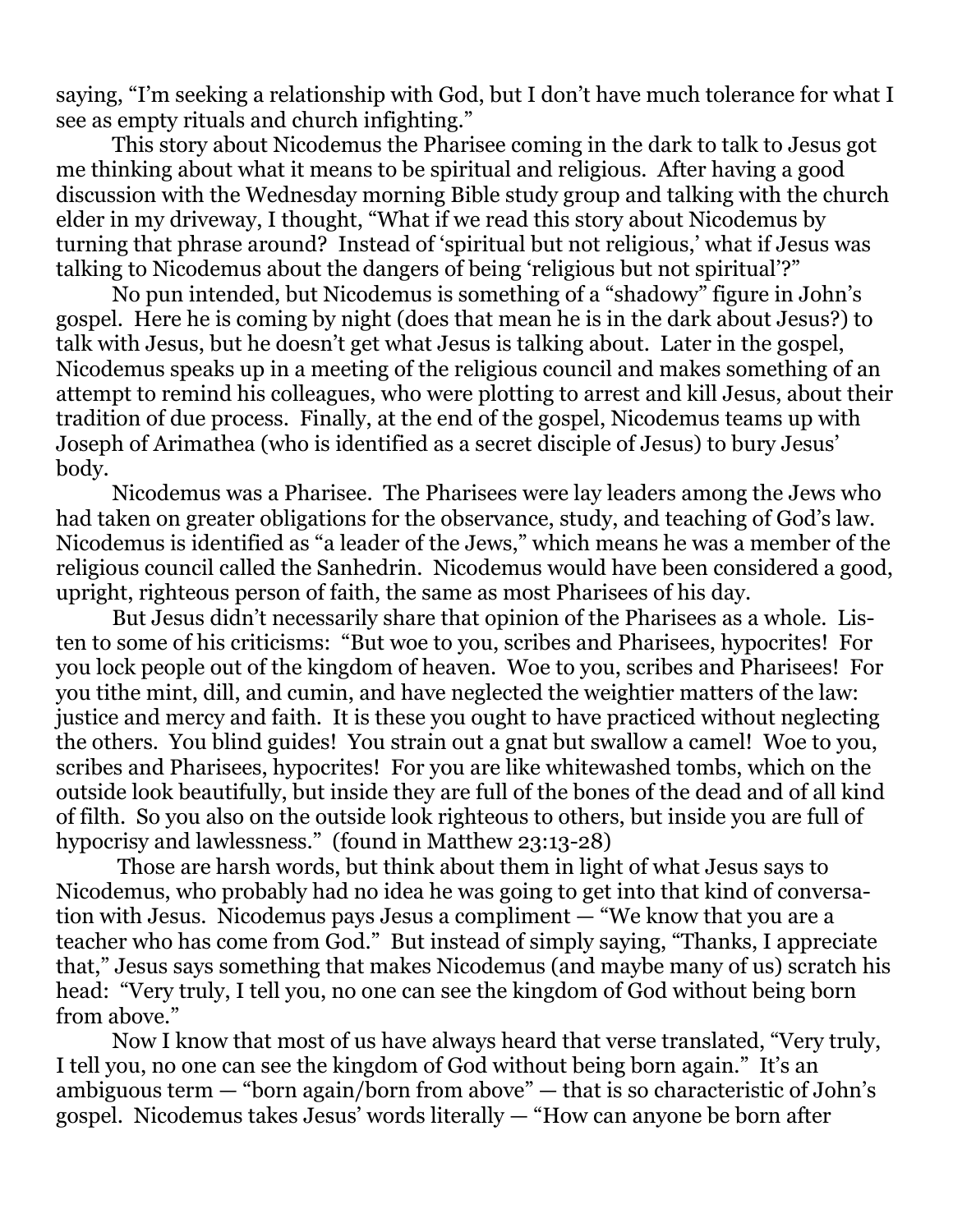having grown old? Can one enter a second time into the mother's womb and be born [again]?" (I added that last word, but that's what Nicodemus is asking.

 But listen to Jesus' answer: "Very truly, I tell you, no one can enter the kingdom of God without being born of water and the Spirit." And where does the Spirit come from? From above, of course, from God. And so, Jesus also tells Nicodemus, "So it is with everyone who is born of the Spirit."

 I doubt Nicodemus would have said to Jesus, "You know, Rabbi, I am religious but not spiritual." However, that seems to be what Jesus is talking about. In light of what Jesus has to say about the scribes and Pharisees in other places in the gospels, we can hear him saying to Nicodemus, "The outside rituals and righteousness aren't worth anything if the inside hasn't been washed clean by the Spirit."

 A few minutes ago, I put some water on Astrid's head and said, "Astrid Pepper Schwartz, child of the covenant, I baptize you in the name of the Father, and of the Son, and of the Holy Spirit." I followed that up with these words, "Astrid Pepper Schwartz, child of the covenant, you have been sealed by the Holy Spirit in baptism, and marked as Christ's own forever."

 The sacrament of baptism could be the perfect opportunity to be religious but not spiritual. What I mean is, baptism is more than "getting the baby done," or a socially accepted/expected ritual. The scriptures and confessions of our church make it abundantly clear that baptism is God's gift to God's people. Nothing magic happens when I put the water on a person's head — baby, young person, or adult. The water is a symbol of God's cleansing grace and mercy and Holy Spirit.

 Then again, when I put the water on a person's head, it is not an empty ritual or tradition that has no meaning beyond the moment. Think about what we have sung this morning. Each verse of our first hymn began with "Baptized in water, sealed by the Spirit." Here is what followed: "cleansed by the blood of Christ our King; heirs of salvation; trusting the promise; dead in the tomb with Christ our King; one with his rising; freed and forgiven; marked with the sign of Christ of Christ our King; born of the Spirit; we are God's children." Our pledge at the end of each stanza is our response to God's grace and our being born from the water and the Spirit: "faithfully, thankfully, joyfully God's praises we sing."

 One of the confessions of faith of our church puts it this way: "We are baptized with water. And therefore we are baptized, that is, washed or sprinkled with visible water. For the water washes dirt away, and cools and refreshes hot and tired bodies. And the grace of God performs these things for souls, and does so invisibly or spiritually." (The Second Helvetic Confession, 1561, Chapter XX)

 Another of our confessions of faith, a catechism, asks "What does it mean to be washed with the blood and Spirit of Christ?" Listen for the answer in light of what Jesus said to Nicodemus: "It means to have the forgiveness of sins from God, through grace, for the sake of Christ's blood which he shed for us in his sacrifice on the cross, and also to be renewed by the Holy Spirit and sanctified as members of Christ, so that